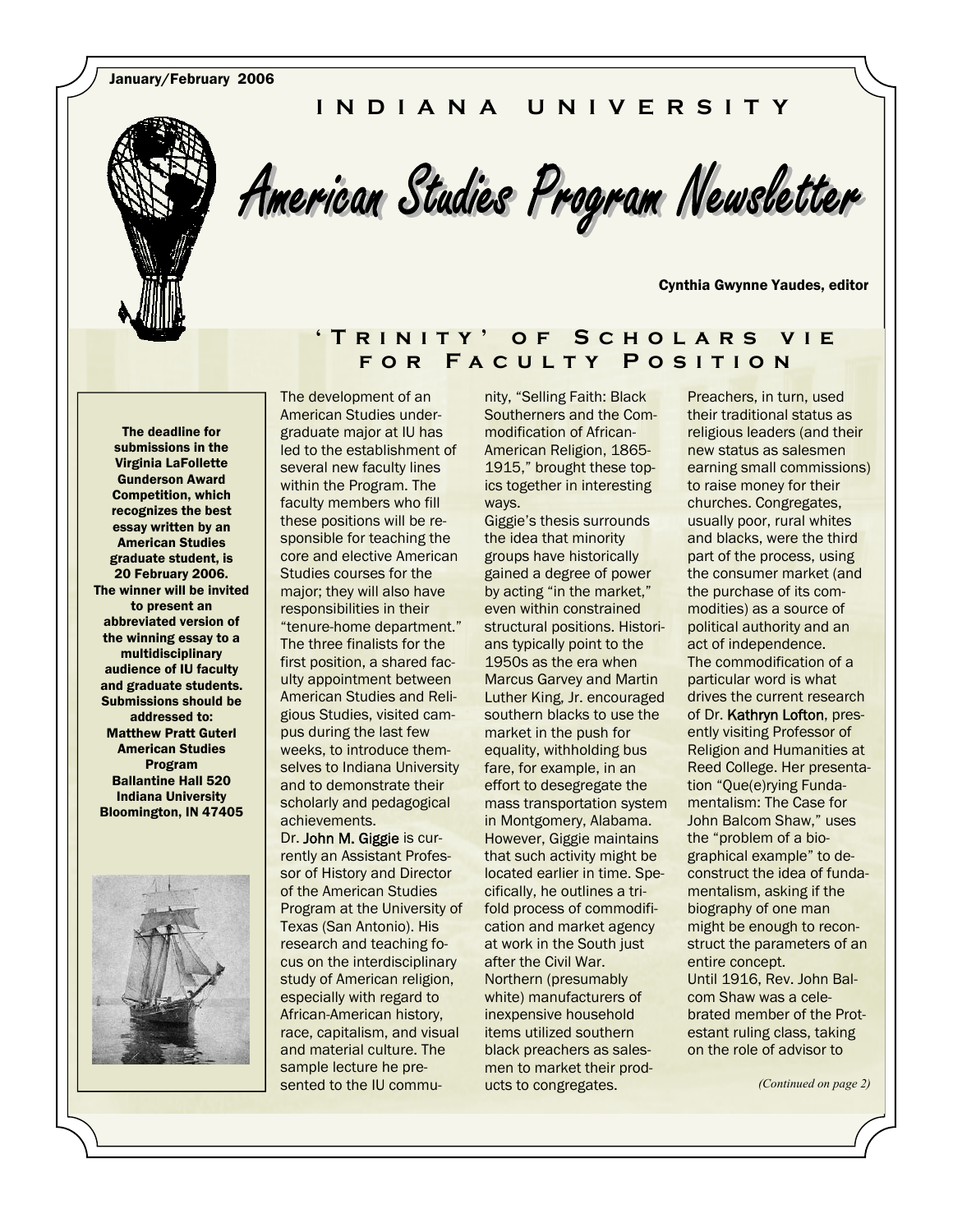"The Fundamentals," leading several large urban congregations, and serving as President of the Elmira (NY) College for Women. In August of 1916, however, anonymous letters sent to four Elmira ministers accused Balcom of sodomy. Over the next year, the Presbytery assembled over fifty transcripts from letters, meetings, and individual testimonies regarding these accusations. In the end, Shaw was written out of the fundamentalist movement. Nevertheless, he seemed to remain one of its most attractive figures, who, Lofton asserts, might help us to embrace a broader understanding of fundamentalism. She points out that Shaw had a rather unique relationship to the more typical and traditional concept of fundamentalism (one which was intensely provincial narrow in its piety). Shaw "differentiated himself as a theological thinker," demonstrating an intense spirituality and physicality in his relationships, acting on a "muscular Christianity" that was "active, adventuresome and collegial." Lofton explains that Shaw "loved

love," focusing on the "local tokens of God's grace;" he was disinterested in man's sinfulness, never using the word in his writings; he comfortably linked religion to science; and he saw the typical Christian life as a burden. She wonders, therefore, whether the story of John Balcom Shaw might be seen as a misinterpretation of fundamentalism, with his heterosocial physicality (rooted as it was in his own type of Christian euphoria) misread as homoeroticism? Suggesting this might be so, Lofton argues for a broadening of the definition of fundamentalism so that it might grasp the depth of character shown by Shaw a definition that moves beyond the easy contemporary descriptors and incorporates the complexities of Shaw's identity that were enmeshed in his actions. Lofton concludes that the case of John Balcom Shaw might be used to explicate the gender dimensions of evangelicalism and his experiences moreover, might be used to examine the classificatory dynamics of religion in the United States.

Dr. Candy Gunther Brown is also interested in the intersections of theology and culture, questions of gender in spirituality and the content of popular religious cultures. Currently an Assistant Professor of American Studies at St. Louis University, Brown's presentation "Miracle Cures? Spiritual Healing Practices in the United States, the Americas and the World, 1906- 2006," examined the intersections of religion and health, highlighting the place of supernatural healing in American religious life throughout history and contemporarily. There has been a shift within American religious circles, she argues, away from the traditional Protestant-Catholic divide and toward a tension between naturalist (more scientifically medical) and supernaturalist (more faith based) approaches to health and healing. She demonstrates this shift by pointing to the dramatic growth of charismatic Protestant and Catholic movements and the emergence of diverse spiritual and nontraditional medical alternatives (such as New Age, chiropractics, Christian Science, homeopathy, macrobiotics, yoga and reiki). A broad critique of the failures and limitations of medicine and the expanding processes of globalization are the factors Brown attributes to the growth in popularity of spiritual healing. This increased need (whether driven by faith or desperation) exemplifies the growing complexity in the way religion functions within the political and economic systems of many nations (as complement rather than competitor), and might be used to examine the increasing diversity of healing practices and the widening range of sacrilized spaces. In undertaking such analy-

sis, Brown considers herself an interpreter of these layers of religious phenomena that comprise belief and practice; she focuses specifically on the assumptions that underlie supernaturalistic ideals and attempts to play out the consequences of those assumptions. At stake are no less than the meanings of health, illness, and healing, and competing medical and religious claims to knowledge, authority and power.

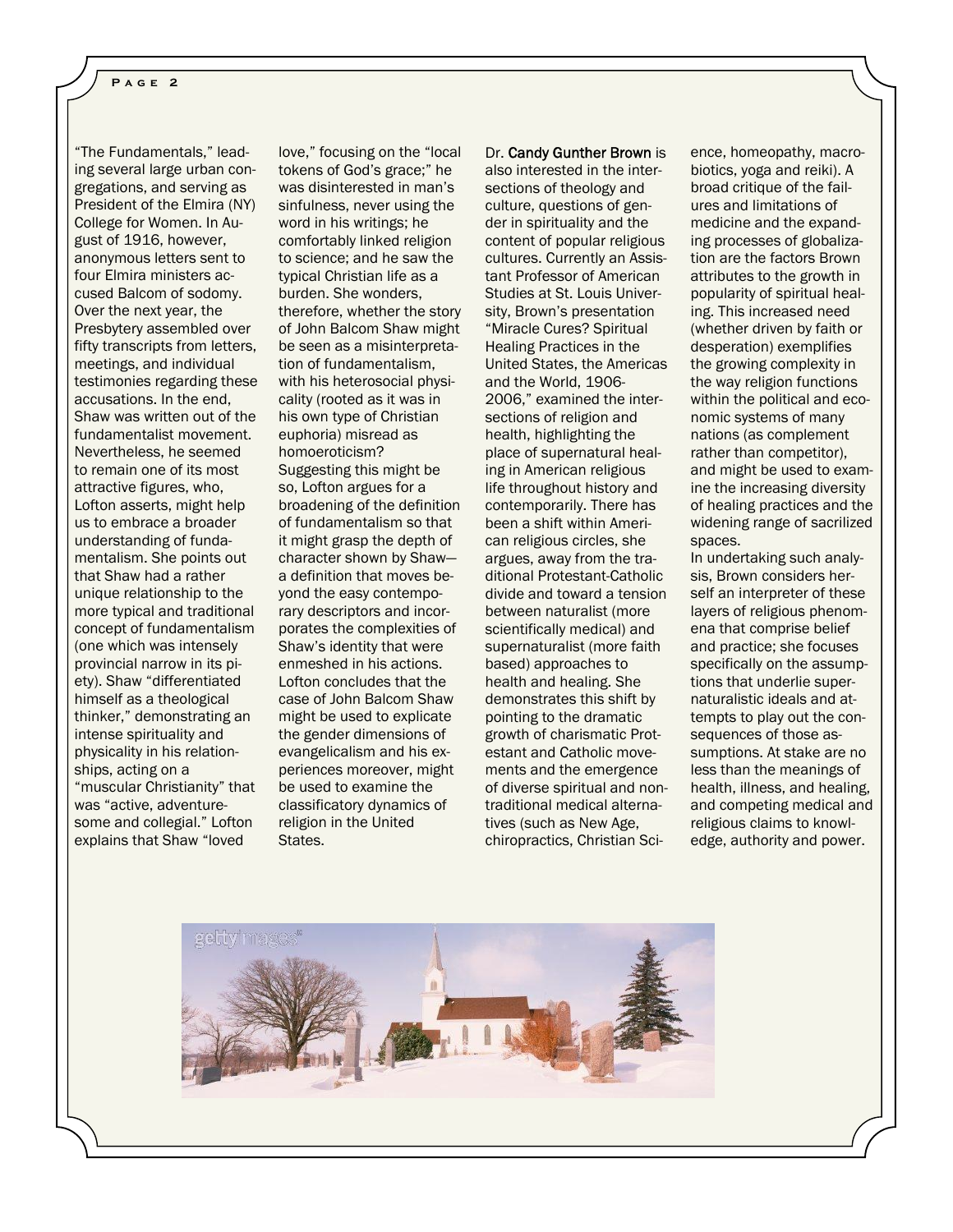

# FUNDING OPTIONS

#### United States Capitol Historical Society Fellowship *Application Deadline: 15 March 2006*

Applications are invited for the twentieth year of the United States Capitol Historical Society Fellowship. This fellowship is designed to support research and publication on the history of the art and architecture of the United States Capitol and related buildings. Graduate students and scholars may apply for periods ranging from one month to one year; the stipend is \$2000 per month.

For more information, contact: Dr. Barbara Wolonin, Curator Architect of the Capitol Washington, DC 20515 (202) 228 1222 www.uschs.org

#### Lillian Gary Taylor Fellowship and residency The Harrison Institute The University of Virginia Library *Application Deadline: 21 March 2006*

Charlottesville, VA 22904-04874

The Harrison Institute of the University of Virginia Library invites scholars working in the area of American literature to apply for the Lillian Gary Taylor Fellowship and residency. We currently offer a \$3,000 stipend. For information and application guidelines, visit: www.lib.virginia.edu/harrison/events/visitingFellows.html Or contact: Ellie Goodman Taylor Fellowship Program Harrison Institute PO Box 400874

#### Post-doctoral and Dissertation Fellowships in Media, Religion and Culture

#### The School of Journalism and Mass Communication The University of Colorado (Boulder)

#### *Application Deadline 31 March 2006*

Three Dissertation Fellowships for academic year 2006- 2007 are offered by the School of Journalism and Mass Communication at the University of Colorado (Boulder), at \$12,000 each. One, in-residence, Post-Doctoral Fellowship is also available, at \$32,000 + benefits. The residence period for the residency fellowship is August 2006 to June 2007. For guidelines and applications, visit

http://mediareligion.org or contact: Monica Emerich monica.emerich@colorado.edu

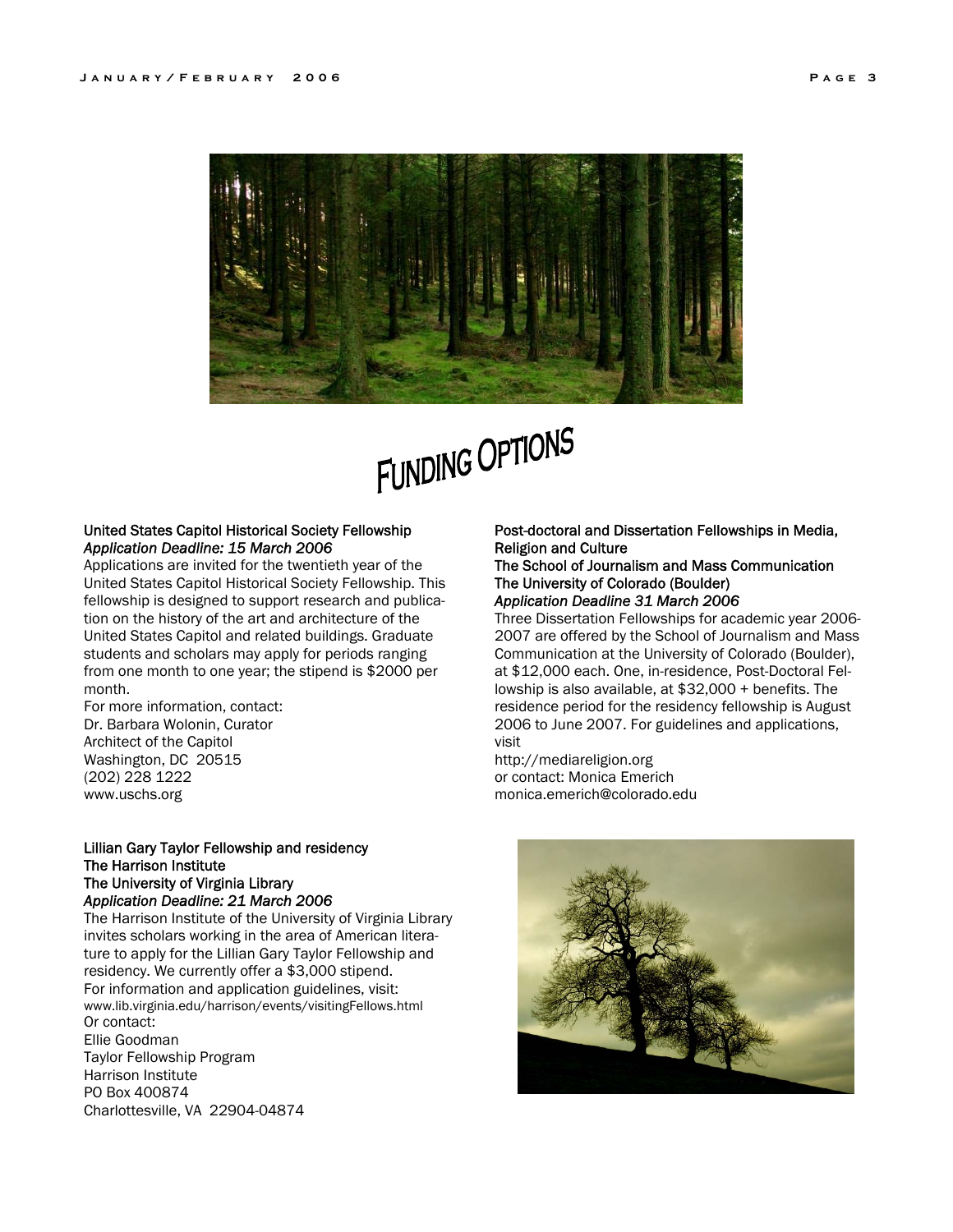#### **Page 4**



#### Reading Reggaeton: Historical, Aesthetic and Critical **Perspectives**

#### *Deadline for abstracts 15 March 2006 Deadline for final manuscripts 15 June 2006*

The editors of an anthology on reggaeton are seeking submissions analyzing reggaeton from the perspectives of production, dissemination, consumption or performance, which can include considerations of history, musical aesthetics, discourse and images, dance, technology, as well as other related issues such as transnational migration and media globalization. In-depth interviews, oral histories, relevant visual art (e.g. photographs, graffiti), poetry, and fiction will also be considered. Abstracts of 150 to 250 words should be submitted to raquelzrivera@aol.com. A carbon copy should go to deborah.pacini@tufts.edu. Final manuscripts should be 5000 to 8000 words in length.

#### *Jazz Perspectives*  Submission Deadline 1 April 2006

Routledge announces J*azz Perspectives*, an international peer-reviewed journal entirely devoted to jazz scholarship. As an interdisciplinary platform for jazz studies, the journal will consider all articles reporting on original research and analysis. The first issue of *Jazz Perspectives* will appear in January 2007. All communications and article submissions should be submitted (preferably) via email to the editors, Lewis Porter (lrpjazz@gmail.com) and John Howland (jlhowland@mac.com). For further information, please see the journal's web site at:

www.tandf.co.uk/journals/titles/17494060.asp.

#### Food, Culture, and Society: Food and War *Submission Deadline 1 May 2006*

Historically, war has been both an agent of destruction and a catalyst for innovation. We invite essays that look at the myriad ways that war has affected food production, distribution, and consumption. Write editor Warren Belasco (belasco@umbc.edu).



## CONFERENCE INVITATIONS

#### Food Chains: Provisioning, Technology, and Science 3-4 November 2006

#### *Submission Deadline 31 March 2006*

The Center for the History of Business, Technology and Society invites papers on the provisioning systems that supply our world with food. We invite proposals that historically situate the connections among the array of institutions involved in food production, including but not limited to farms, food research laboratories, equipment suppliers, food processors, transportation systems, wholesale and retail outlets, government bodies, and non-government organizations. Proposals are also encouraged that examine the relationships between scientific and technological innovations and food processing dynamics. Papers may consider any area of the world since 1600. Proposals should be no more than 500 words , and should be submitted with a short CV. Travel support may be available. For more information or to submit, contact: Carol Lockman Hagley Museum and Library

PO Box 3630 Wilmington, DE 19807 (302) 658 2400, ext. 243 clockman@hagley.org

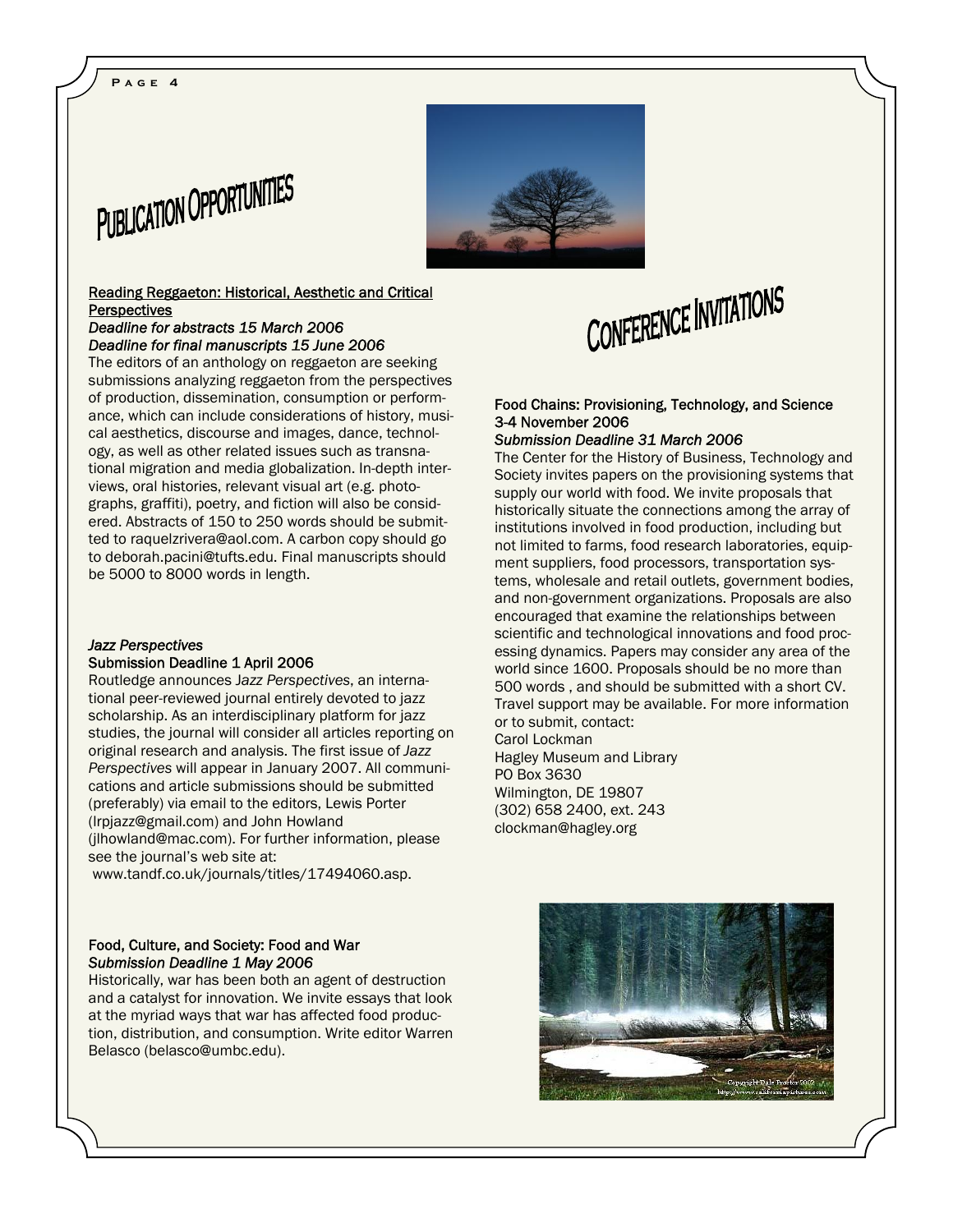### **AMERICAN STUDIES NEWSMAKERS**



Professors Portia K. Maultsby (Folklore) and Mellonee V. Burnim

(Folklore and Ethnomusicology) coedited African Music: A Introduction, published recently by Routledge Press.

Professor Maultsby also presented "Black Power and the Ideology of Soul and Funk" for a series on Black Popular Culture, Black Popular Struggles at the Stone Center for Black History and Culture at the University of North Carolina in October of last year, and "Marginalizing and Mainstreaming Black Popular Music: An Interpretation of Marketing Labels" at the November 2005 meeting of the Society for Ethnomusicology in Atlanta, Georgia

#### Professor Phaedra Pezzullo (CMCL)

has been selected in a campus-wide competition to receive an Outstanding Junior Faculty Award from the Dean of the Faculties.

Telecommunications graduate student Amber Smallwood has accepted a tenure-track position at Bridgewater College as an assistant professor in their Communication Studies department. Bridgewater is a small liberal arts college in the Shanendoah Valley of Virginia.

#### Last November, Don Maxwell

(History) presented "Canada as Destination and Destiny for Americans in the Vietnam War Era and the Early 21st Century" in St. Louis at the biennial conference of the Association for Canadian Studies in the United States.

"Mitchell and Kenyon, Archival Contingency, and the Cultural Production of Historical License," by Nathan Carroll (CMCL) will be published in an upcoming issue of the journal *The Moving Image*.

This month, he will present a paper at The Midwest Interdisciplinary Graduate Conference at the University of Wisconsin-Milwaukee. The two-day graduate student conference will focus on the theme of "Archival Bodies."

In March, he will chair an open call panel titled "The Archive and the Collection" at SCMS in Vancouver, British Columbia and will present a CMCL departmental colloquium in preparation for defense of his dissertation in May.

#### Professor George Hutchinson

(English) will be giving the Evangeline Bollinger Memorial Lecture at Saint Xavier University, Chicago, on February 23, on the topic "In Search of Nella Larsen: An Archaeology of the Color Line."

In May , he will give the opening Keynote address at an interna-

tional conference on "Denmark and the Black Atlantic," at the University of Copenhagen.

With Margo Crawford, (English) he is also co-chairing the second annual conference at IU on "New Directions in African American Literature, Theory, and Cultural Studies" (April 7 and 8). Proposals for that conference are welcome. Details may be found at www.indiana.edu/~newdir/ Professor Hutchinson will be one of the plenary lecturers at the "Futures of American Studies Institute" at Dartmouth in June, and his book (In Search of Nella Larsen: A Biography of the Color Line) will be published by the Belknap Press of Harvard University Press in May.



Please share your news, personal or professional, with us at any time. Email the editor at cyaudes or the Program at <u>amst</u>.